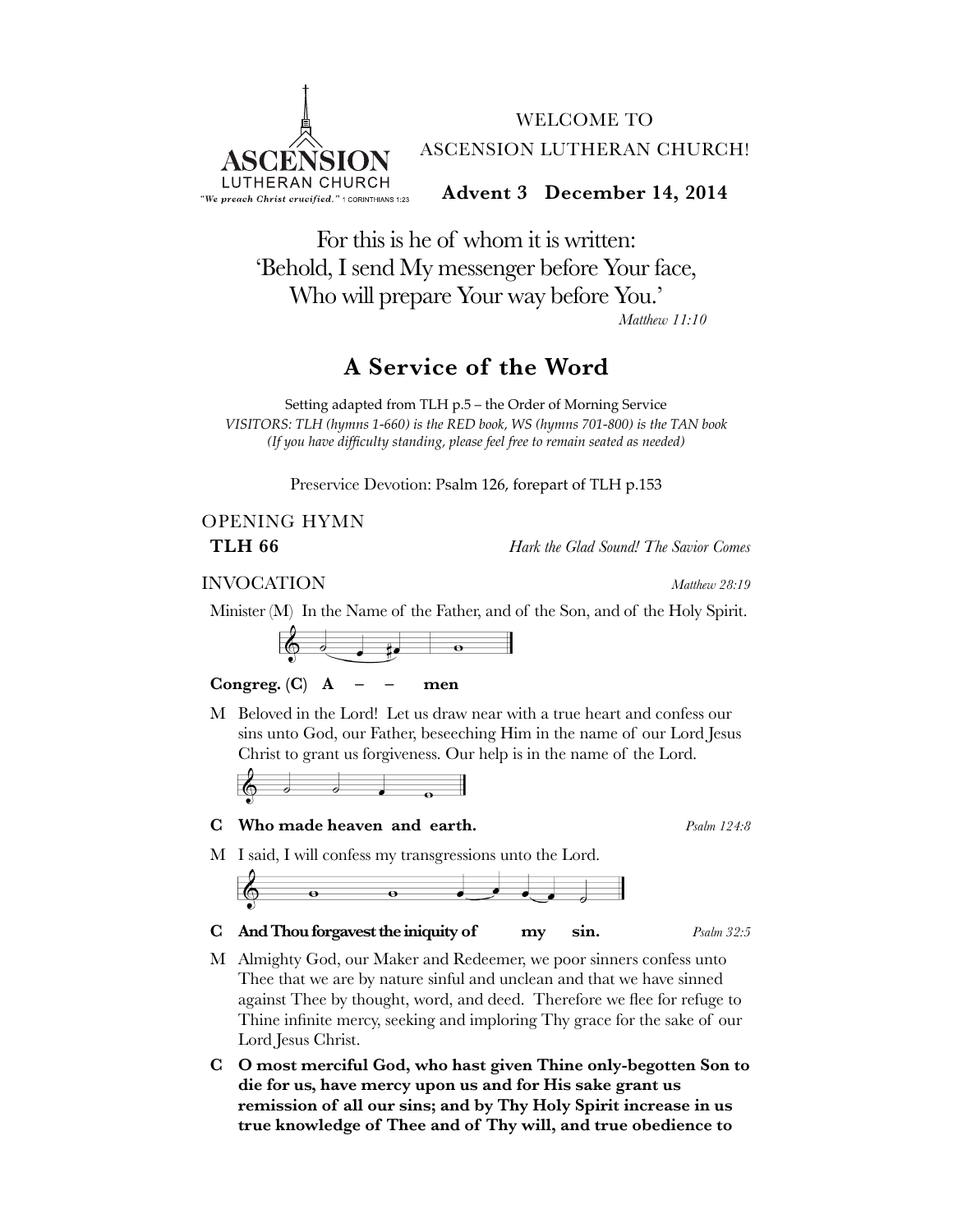### **Thy Word, to the end that by Thy grace we may come to everlasting life; through Jesus Christ, our Lord. Amen.**

M Almighty God, our Heavenly Father, has had mercy upon us and has given His only Son to die for us and for His sake forgives us all our sins. To those who believe on His name He gives power to become the sons of God and has promised them His Holy Spirit. He who believes and is baptized shall be saved. Grant this, Lord, unto us all. *Mark 16:16; John 1:12*

**C! ! A – – – men**

INTROIT Ps 85:8-9, 12-13 (antiphon: 85:7)

- M I will hear what God the Lord will speak,
- **C For He will speak peace**
- M To His people and to His saints;
- **C But let them not turn back to folly.**
- M Surely His salvation is near to those who fear Him,
- **C That glory may dwell in our land.**
- M Yes, the Lord will give what is good;
- **C And our land will yield its increase.**
- M Righteousness will go before Him,
- **C And shall make His footsteps our pathway.**
- M Show us Your mercy, Lord,
- **C And grant us Your salvation.**
- M Glory be to God…

GLORIA PATRI ~ Glory to the Father, Son, and Holy Spirit

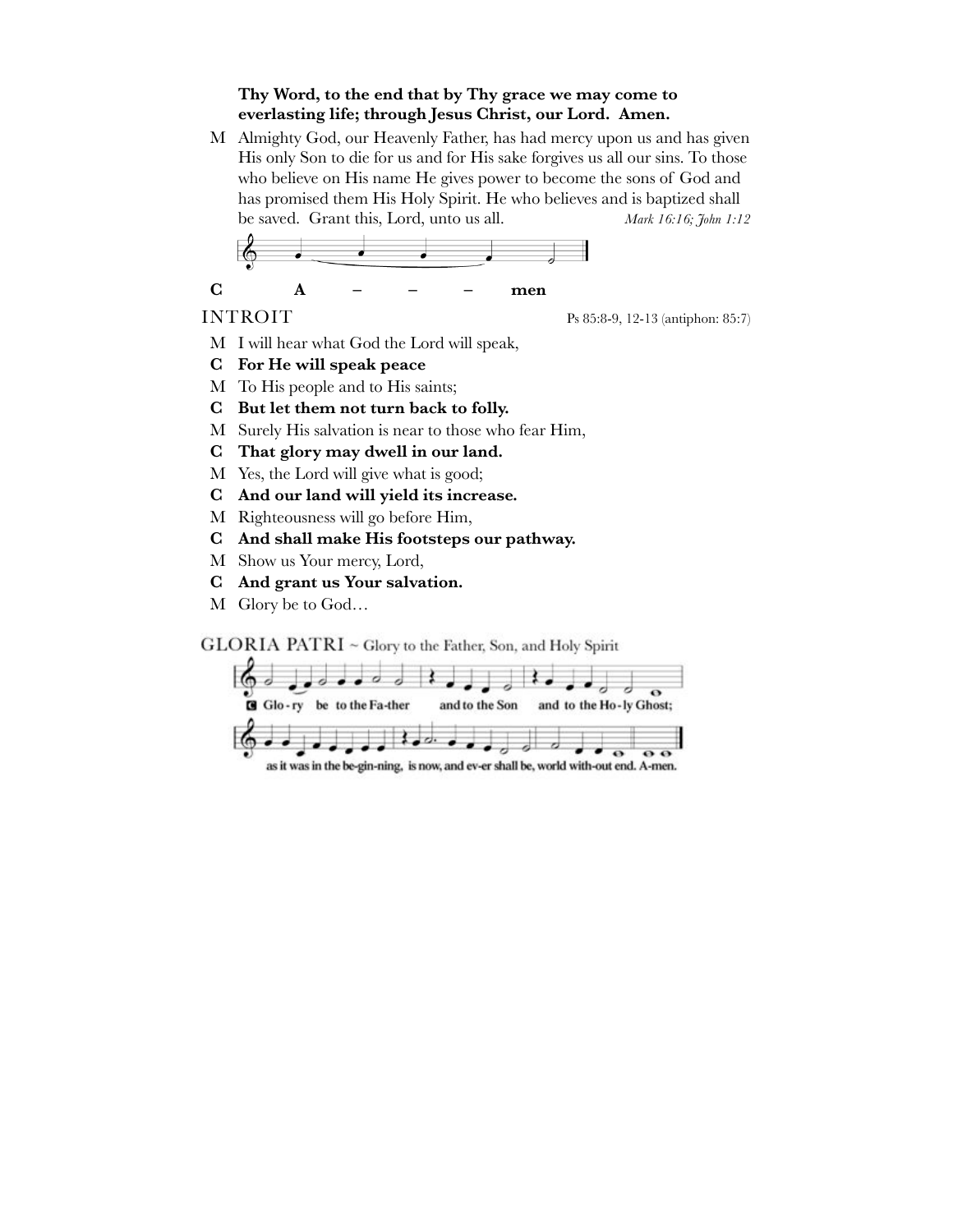

M The Lord be with you. *Luke 1:28*

**C And also with you.**

### COLLECT OF THE DAY

M Let us pray … one God, now and forever,

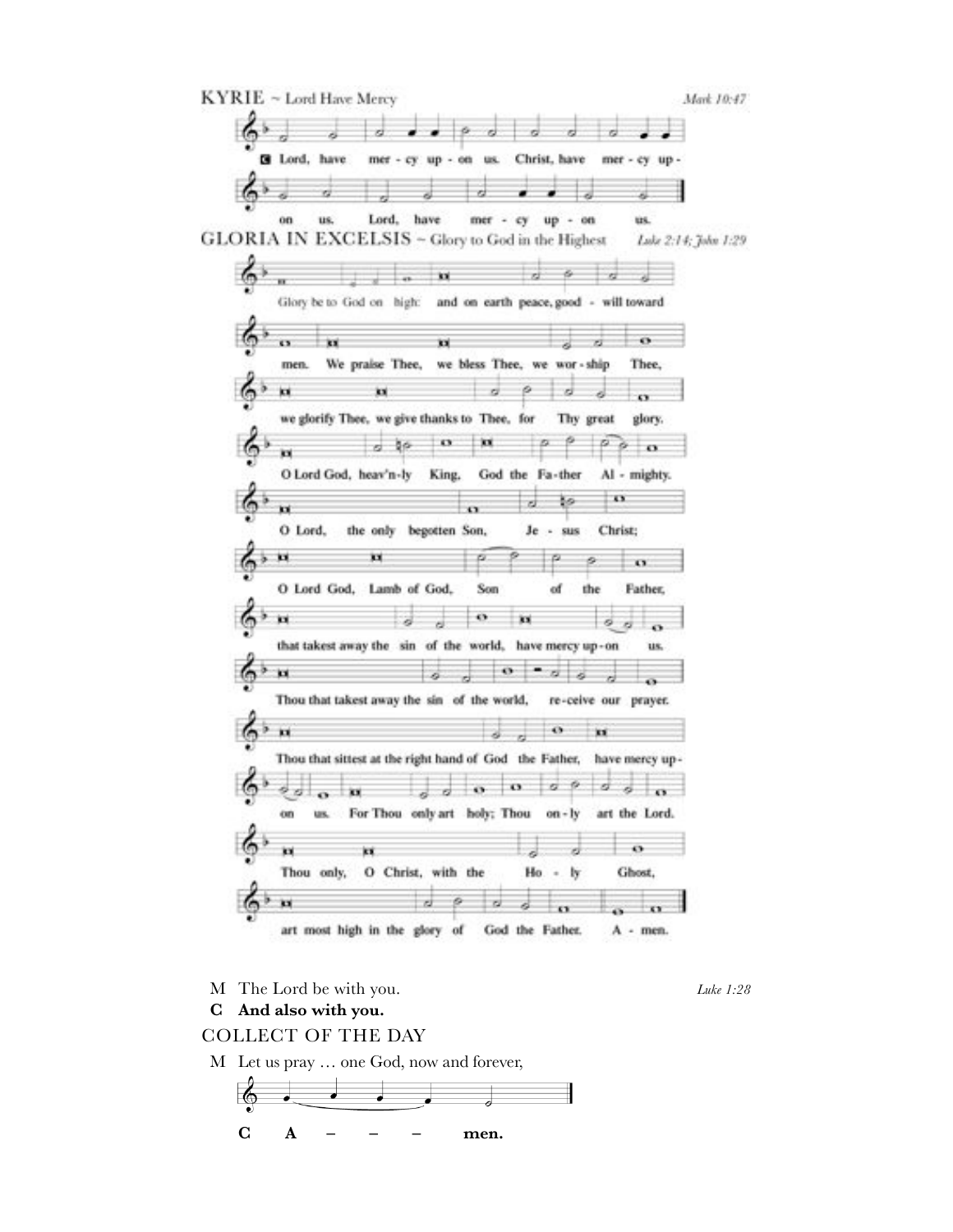### FIRST LESSON

### **Isaiah 61:1–4,8–11**

|                  | "The Spirit of the Lord God is upon Me,                              |
|------------------|----------------------------------------------------------------------|
|                  | Because the Lord has anointed Me                                     |
|                  | To preach good tidings to the poor;                                  |
|                  | He has sent Me to heal the brokenhearted,                            |
|                  | To proclaim liberty to the captives,                                 |
|                  | And the opening of the prison to those who are bound;                |
| $\boldsymbol{2}$ | To proclaim the acceptable year of the Lord,                         |
|                  | And the day of vengeance of our God;                                 |
|                  | To comfort all who mourn,                                            |
| 3                | To console those who mourn in Zion,                                  |
|                  | To give them beauty for ashes,                                       |
|                  | The oil of joy for mourning,                                         |
|                  | The garment of praise for the spirit of heaviness;                   |
|                  | That they may be called trees of righteousness,                      |
|                  | The planting of the Lord, that He may be glorified."                 |
| $\overline{4}$   | And they shall rebuild the old ruins,                                |
|                  | They shall raise up the former desolations,                          |
|                  | And they shall repair the ruined cities,                             |
|                  | The desolations of many generations.                                 |
| 8                | "For I, the Lord, love justice;                                      |
|                  | I hate robbery for burnt offering;                                   |
|                  | I will direct their work in truth,                                   |
|                  | And will make with them an everlasting covenant.                     |
| 9                | Their descendants shall be known among the Gentiles,                 |
|                  | And their offspring among the people.                                |
|                  | All who see them shall acknowledge them,                             |
|                  | That they are the posterity whom the Lord has blessed."              |
| 10               | I will greatly rejoice in the Lord,                                  |
|                  | My soul shall be joyful in my God;                                   |
|                  | For He has clothed me with the garments of salvation,                |
|                  | He has covered me with the robe of righteousness,                    |
|                  | As a bridegroom decks himself with ornaments,                        |
|                  | And as a bride adorns <i>herself</i> with her jewels.                |
| 11               | For as the earth brings forth its bud,                               |
|                  | As the garden causes the things that are sown in it to spring forth, |
|                  | So the Lord God will cause righteousness and praise to spring        |
|                  | forth before all the nations.                                        |

### GRADUAL

Rejoice greatly, O daughter of Zion! Shout, O daughter of Jerusalem! Behold, your King is coming to you; He *is* just and having salvation, Lowly and riding on a donkey, A colt, the foal of a donkey. Hallelujah! Hallelujah!

Blessed *is* he who comes in the name of the Lord! We have blessed you from the house of the Lord. Hallelujah!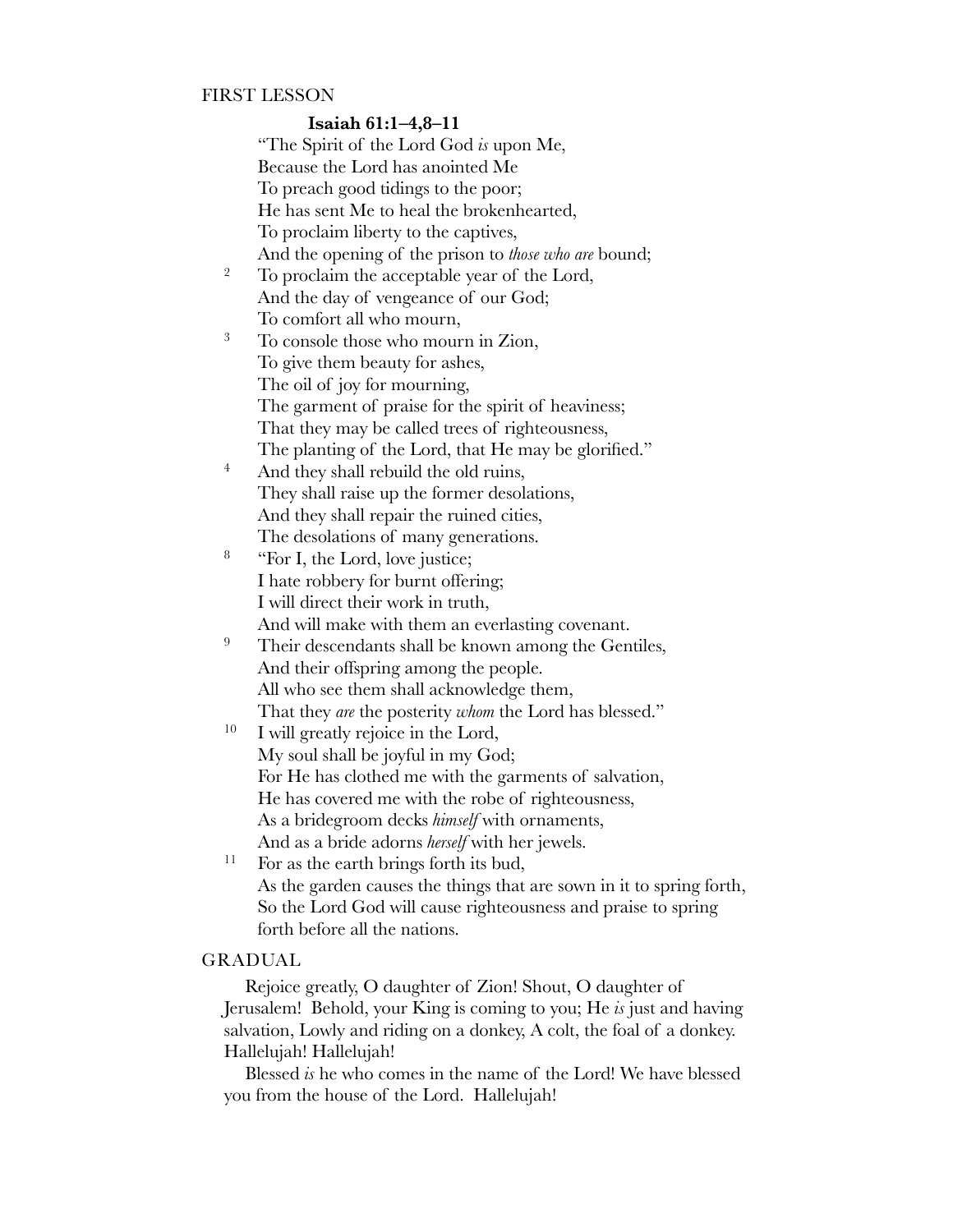

### GOSPEL LESSON (*rise*)

M And this is eternal life, that we know the only true God, and Jesus Christ whom He has sent.



### **John 1:6–8,19–28**

6There was a man sent from God, whose name *was* John. 7This man came for a witness, to bear witness of the Light, that all through him might believe. 8 He was not that Light, but *was sent* to bear witness of that Light.

<sup>19</sup> Now this is the testimony of John, when the Jews sent priests and Levites from Jerusalem to ask him, "Who are you?"

<sup>20</sup> He confessed, and did not deny, but confessed, "I am not the Christ."

21And they asked him, "What then? Are you Elijah?" He said, "I am not."

"Are you the Prophet?" And he answered, "No."

 $22$  Then they said to him, "Who are you, that we may give an answer to those who sent us? What do you say about yourself?"

<sup>23</sup> He said: "I *am*

'The voice of one crying in the wilderness:

"Make straight the way of the Lord," '

as the prophet Isaiah said."

 $24$  Now those who were sent were from the Pharisees.  $25$  And they asked him, saying, "Why then do you baptize if you are not the Christ, nor Elijah, nor the Prophet?"

 $26$  John answered them, saying, "I baptize with water, but there stands One among you whom you do not know. 27 It is He who, coming after me, is preferred before me, whose sandal strap I am not worthy to loose."

<sup>28</sup> These things were done in Bethabara beyond the Jordan, where John was baptizing.

M These words are written that we may believe that Jesus is the Christ, the Son of God, and that believing, we may have life in His name.



```
C I believe in God the Father almighty, 
    " " maker of heaven and earth.
I believe in Jesus Christ, His only Son, our Lord,
```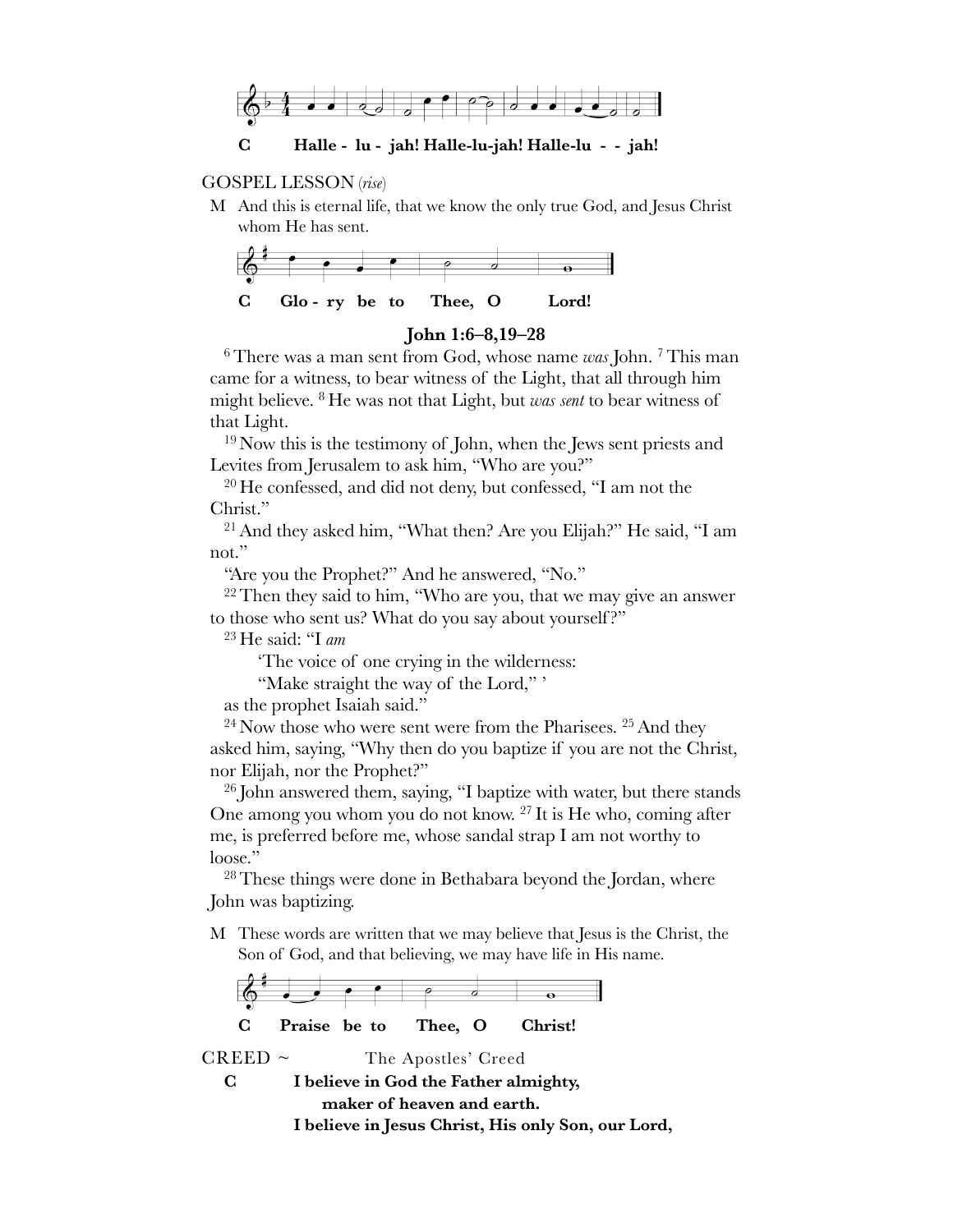**" "" Who was conceived by the Holy Spirit, " "" born of the virgin Mary, " "" suffered under Pontius Pilate, " "" was crucified, died, and was buried. " " He descended into hell. " " The third day He rose again from the dead. " " He ascended into heaven " "" and is seated at the right hand of God " "" the Father almighty. " " From there He will come to judge " "" the living and the dead. I believe in the Holy Spirit, " "" the holy Christian Church, " "" the communion of saints, " "" the forgiveness of sins, " "" the resurrection of the body, """ and the life everlasting. Amen.**

## HYMN

**TLH 59** *Hail to the Lord's Anointed*

### **SERMON**

### **Psalm 126**

A Song of Ascents. <sup>1</sup> When the Lord brought back the captivity of Zion,

We were like those who dream.

- <sup>2</sup> Then our mouth was filled with laughter, And our tongue with singing. Then they said among the nations, "The Lord has done great things for them."
- <sup>3</sup> The Lord has done great things for us, *And* we are glad.
- <sup>4</sup> Bring back our captivity, O Lord, As the streams in the South.
- <sup>5</sup> Those who sow in tears Shall reap in joy.
- <sup>6</sup> He who continually goes forth weeping, Bearing seed for sowing, Shall doubtless come again with rejoicing, Bringing his sheaves *with him*.

### **In Your Dreams – the LORD Brings Back the Captivity of Zion**

M The peace of God, which surpasses all understanding, will guard your hearts and minds through Christ Jesus. *Philippians 4:7*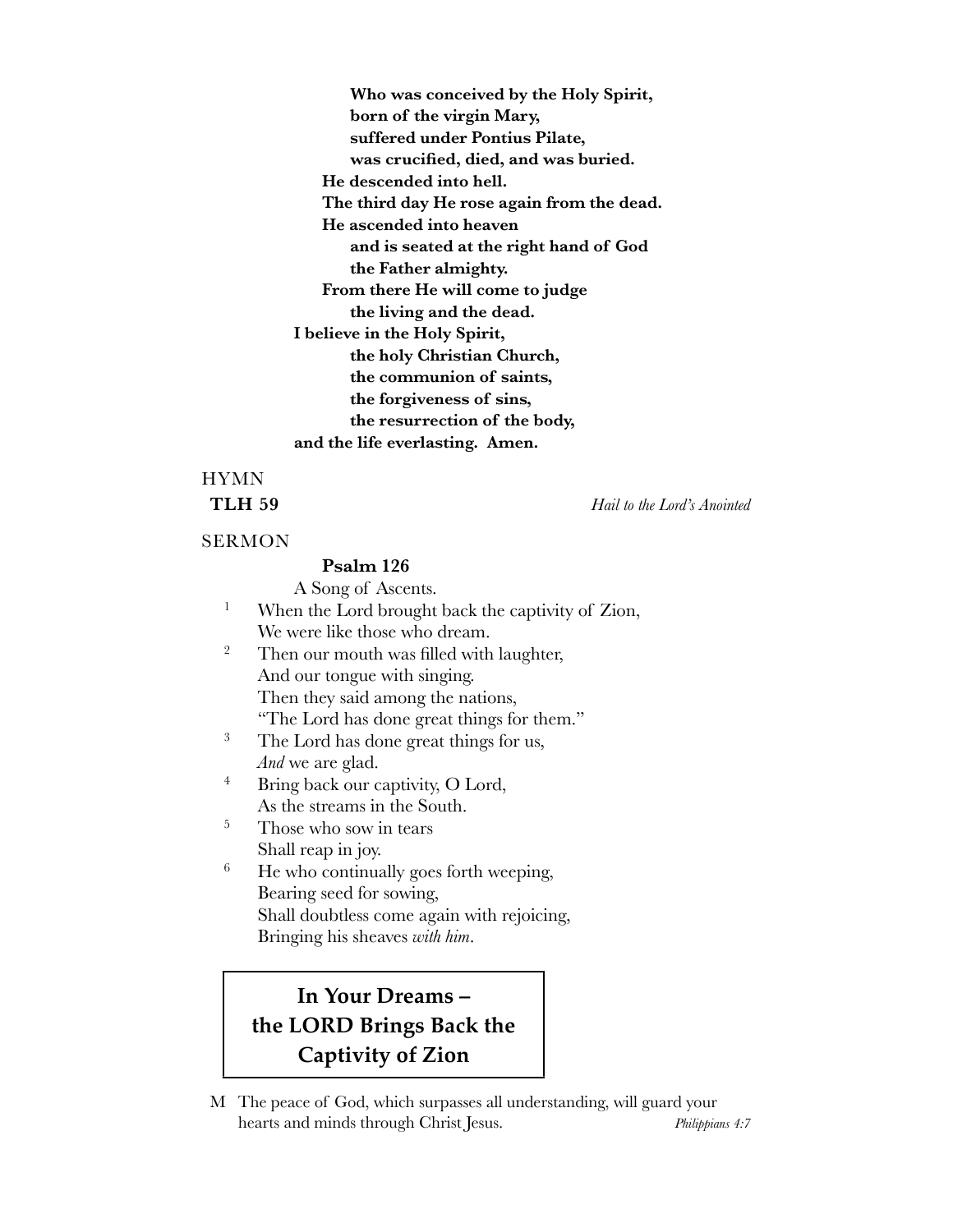

HYMN

**TLH 62** *Oh, Come, Oh, Come Emmanuel*

### GATHERING OF OUR THANK OFFERING

### PRAYERS OF THE CHURCH

Let us pray for the whole Church of God in Christ Jesus and for all people according to their needs.

#### *Brief silence*

In peace, let us pray to the Lord: **Lord, have mercy**.

For those who are held captive to unbelief, that the Lord would lead them to realize their bondage and so proclaim to them the liberty found only in His coming, let us pray to the Lord: **Lord, have mercy**.

For those who are held captive to fear, that the Lord would break down their false sense of self-refuge and build up a new refuge through faith in Jesus and the love and power of God which found in the cross and resurrection, let us pray to the Lord: **Lord, have mercy**.

For those who are held captive to grief, that the God of all comfort would be their consolation and turn their sorrow into the joyful hope of His promised harvest, let us pray to the Lord: **Lord, have mercy**.

For those who are held captive to drugs, alcohol, gambling, Internet pornography or any other kind of destructive addiction, that the Spirit would free them by the power of Jesus' blood for forgiveness and new life, and empower them to seek the appropriate support system to curb their sinful addiction, let us pray to the Lord: **Lord, have mercy**.

For those who are held captive to persecution in lands where the name of Christ is outlawed and for missionaries that serve abroad, that God would let their lips not be bound by physical threats, but that He would protect them and give them wisdom to carry on the proclamation of salvation found in Jesus alone, let us pray to the Lord: **Lord, have mercy**.

For those whose lives are held captive to isolation and loneliness, for those living alone, in long term care facilities, in prisons, in places where there is no